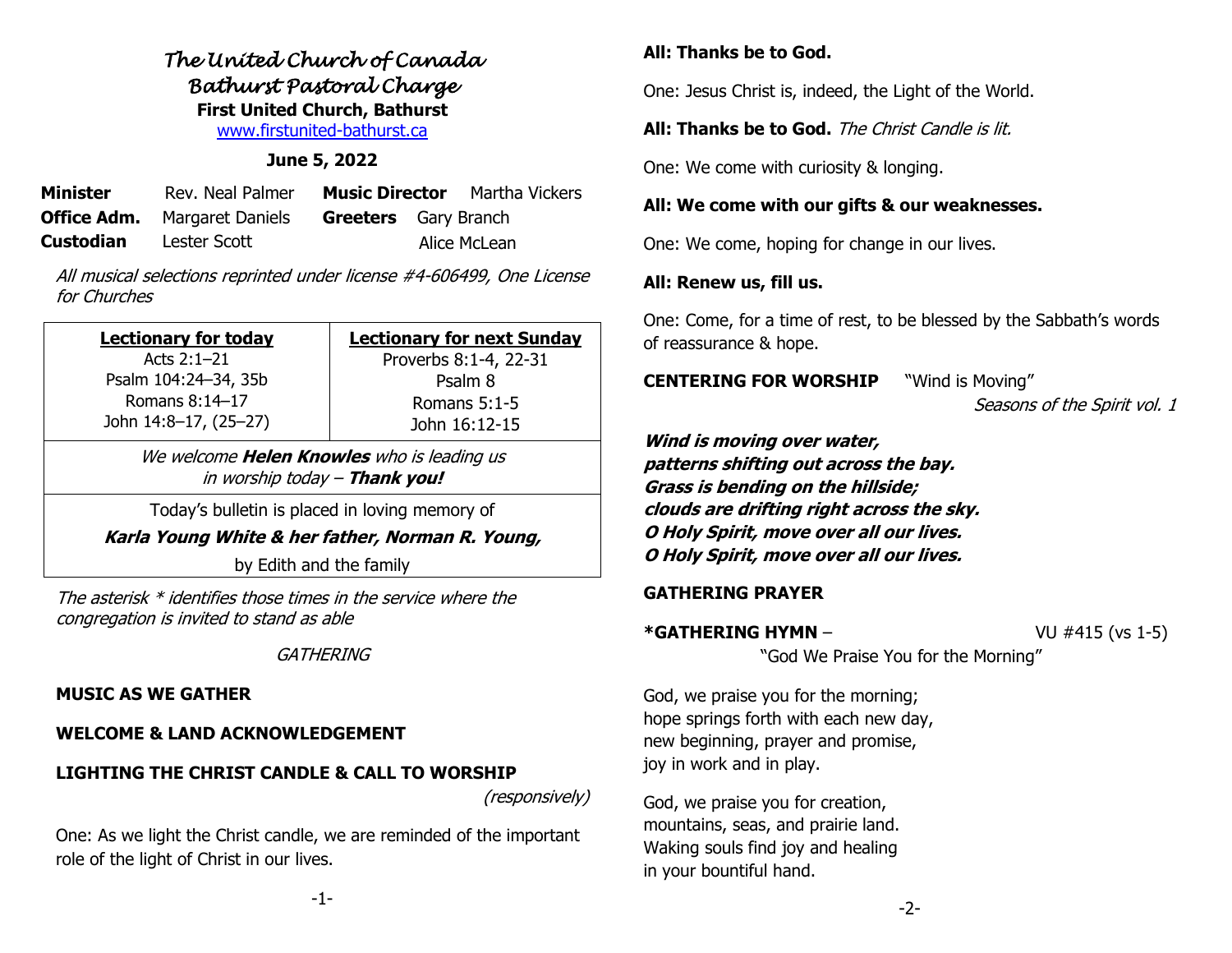God, we praise you for compassion, all the loving that you show; human touching, tears, and laughter, help your children to grow.

God, we praise you for your Spirit, Comforter and daily friend, restless searcher, gentle teacher, strength and courage you send.

God, we praise you for the Savior, come that we may know your ways. In his loving, dying, rising, Christ is Lord of our days.

## **PRAYER OF HUMILITY** (in unison)

**God, when life is overwhelming, we want to withdraw from it as a way to escape difficult choices, heart-breaking decisions, conflict or confrontation. It scares us & angers us. If we withdraw, then maybe we will just forget. But you call us, O God, to live in this world, to act courageously & faithfully in the face of challenges & danger. Forgive our inaction, our desires to escape by retreating. Stand with us, God, & help us to remember the ways in which you've been present & are present daily. Amen.** 

**CHORAL RESPONSE** "Jesus Loves Me" VU #365 (vs. 1)

**Jesus loves me, this I know, For the bible tells me so; Little ones to him belong, In his love we shall be strong. Yes, Jesus loves me! Yes, Jesus loves me! Yes, Jesus loves me! The Bible tells me so.**

# **\*GREETING ONE ANOTHER** (responsively)

The Peace of Christ be with you all.

**And also with you.**

**SHARING A STORY** - "Facing Our Fears"

**\*SINGING A SONG** VU #357 (vs. 1-3) "Tell Me the Stories of Jesus"

Tell me the stories of Jesus I love to hear; things I would ask Him to tell me if he were here; scenes by the wayside, tales of the sea, stories of Jesus, tell them to me.

First let me hear how the children stood round His knee, and I shall fancy his blessing resting on me; words full of kindness, deeds full of grace, all in the love light of Jesus' face.

Tell me, in accents of wonder, how rolled the sea, tossing the boat in a tempest on Galilee! And how the Master, ready and kind, chided the billows and hushed the wind.

ENGAGING

# **PRAYER FOR ILLUMINATION**

# **SCRIPTURE READING** Brooke Knowles

Psalm 121

Mark 4:35-41

**REFLECTION -** "The Storms of Life"

# **MOMENT OF SILENT REFLECTION**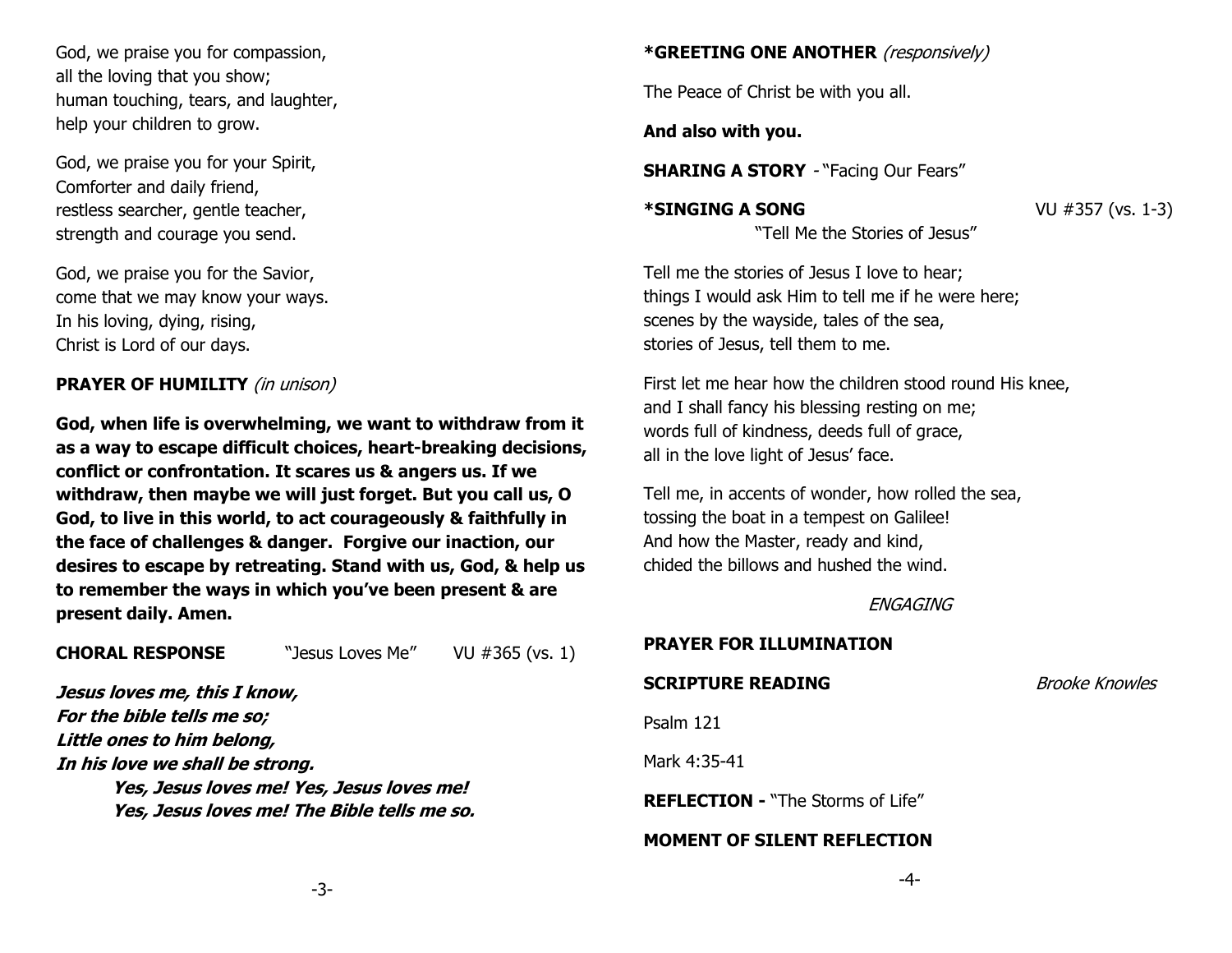**GIFT OF MUSIC -** "Shelter Me" Emma Vickers

Previously recorded April 26, 2020

#### **RESPONDING**

**MINUTE FOR MISSION** Bev Murphy

#### **INVITATION TO THE OFFERING**

**\*OFFERING PRAYER** (in unison)

**Giver of life, receive the gifts we offer. May they be used to restore, to build up & proclaim the Good News in our congregation, our neighborhood and in our world. May others experience the Good News, that lives within our hearts. Amen**

## **MEDITATIVE MUSIC**

**SHARING OUR CONCERNS** 

**PRAYERS OF THE PEOPLE** 

**THE LORD'S PRAYER** – VU #921 (in unison)

**Our Father, who art in heaven, hallowed be thy name, thy kingdom come, thy will be done, on earth, as it is in heaven. Give us this day our daily bread, and forgive us our trespasses, as we forgive those who trespass against us. And lead us not into temptation, but deliver us from evil: For thine is the kingdom, the power, and the glory forever and ever.**

**Amen**

GOING OUT (as God's people)

#### **ANNOUNCEMENTS**

**\*CLOSING HYMN** – VU #653

"Come, Let Us to the God of Love"

Come, let us to the God of love with contrite hearts return: our God is gracious, nor will leave the desolate to mourn.

God's voice commands the tempest forth, and stills the stormy wave; and though God's arm be strong to smite, 'tis also strong to save.

Long has the night of sorrow reigned, the dawn shall bring us light; God shall appear, and we shall rise with gladness at that sight.

As dew upon the tender herb diffusing fragrance round, as showers that usher in the spring and cheer the thirsty ground,

so shall God's presence bless our souls and shed a joyful light; that hallowed morn shall chase away the sorrows of the night.

## **BLESSING**

**\*CHORAL CLOSING** – "May the God of Peace" MV #224

**May the God of peace and of all good, may the God of peace and of all good be always with you. Amen! May God's peace be with you. Amen!**

(The Christ Candle is extinguished.)

# **POSTLUDE**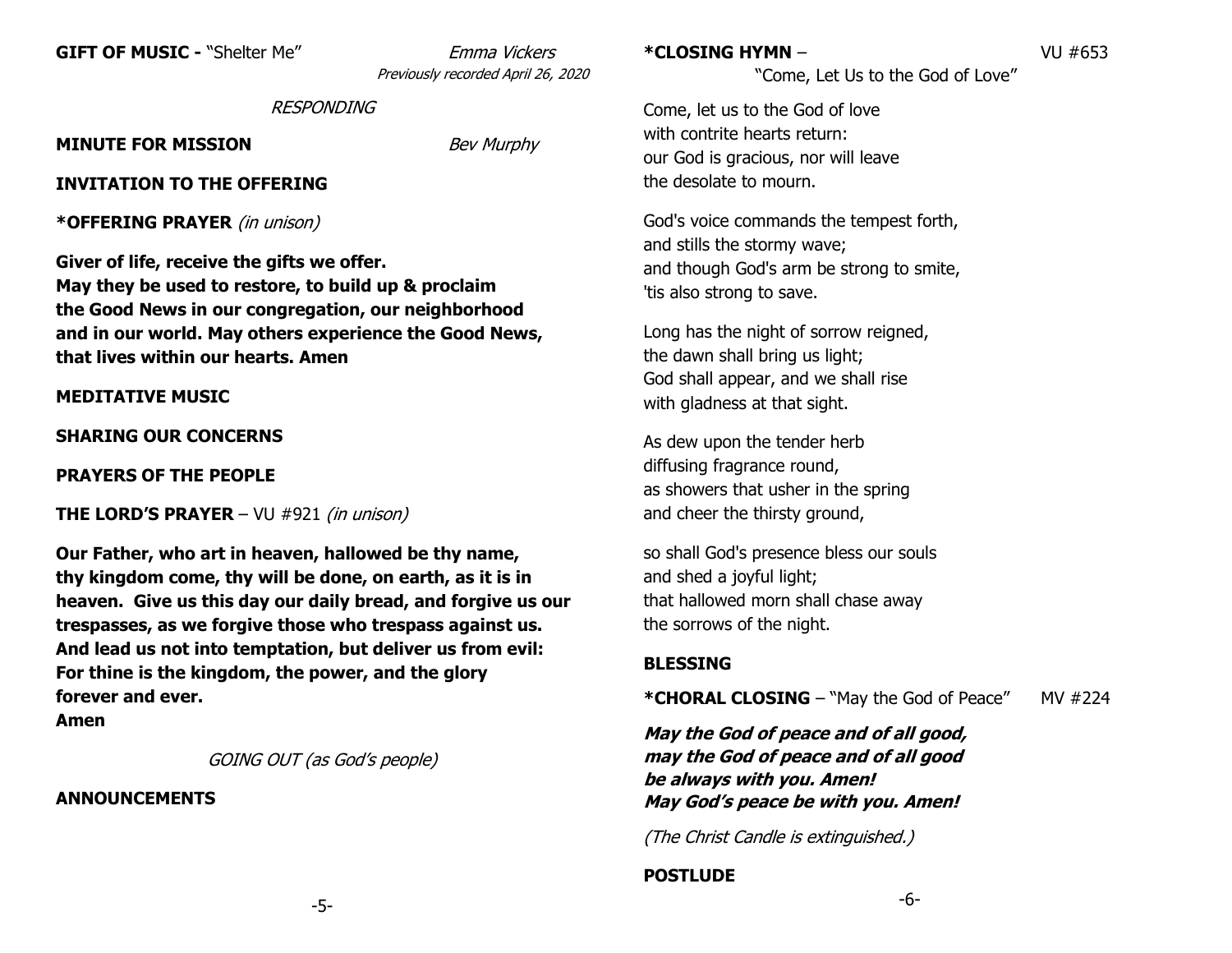# *Church News*

The summer church office hours are now in effect – open Monday to Thursday – 9 AM to 3 PM. The office will be closed on Fridays until after the Labour Day weekend.

**Peanut Butter Update** - As of June 2<sup>nd</sup>, 2022, 144 jars of Peanut Butter has been collected to go to the Bathurst Volunteer Center and \$1,050 in cash donations has allowed us to purchase 218 jars that have been dropped off directly at the Centre. Peanut butter can be dropped off at the church office anytime during office hours. We have an additional \$40+ collected for the next group purchase.

**Our goal is 900 jars for the year** and we currently have 362. In order to attain our goal we will need to collect an **average of 19 jars per week** until Christmas Day.

**Hospitality Time** after church is resuming today in the Ruth Morrison Room. **Please bring your own mug** due to COVID 19 and to assist with being environmental friendly.

**Purses Plus** – The Community Outreach Sub Team extends thanks to all who generously contributed supplies to our new project. In fact, the response has been so positive that 4 deliveries have been made to Passage House & were received with gratitude.

Passage House currently has sufficient toys for children, but would appreciate books in both languages. They always need hand sanitizer along with baby supplies (wipes/diapers/shampoo/etc.). Thank you again.

**2022 high school graduates** will be honoured with a special service on Sunday, June 19, 2022. Please come and celebrate with us!

## **Thank you to our volunteers in May:**

**Counters** – Margaret Payne-Chénard and Mike Kierstead; **Greeters** – Peter and Edie Gammon; **Minute for Mission** – Bev Murphy; **Scripture Readers** – Helen Knowles, Gary Branch, Brenda Parrott and Brooke Knowles; **Vocalists** – John and Isabel Clouston; **Sharing a Story –**Anne Wilson & Helen Knowles, Brenda Parrott & Sandra Boone, Cheryl & Mya Brewster and Margaret Payne-Chénard & Margaret Daniels; **Sound System** – Brenda Parrott, Shirley Allain and Ralph Jamieson; and **Videographer** – Don Eddy

# *Community News*

**St. George's Anglican Church**, 432 King Avenue, will be holding **"A Family and Community Breakfast"** on Saturday, June 11<sup>th</sup> from 8 AM to 10 AM. Come and enjoy fellowship and great food. Free-will offering at the door.

**YARD SALE -** St. George's Anglican Church Parking Lot, 432 King Avenue on **Saturday June 18th from 8 AM – 12 PM** Rain Date is June 25<sup>th</sup>

The Canadian flag currently being flown has been donated **in loving memory of Clinton CL Gammon, a D-Day Veteran** by Bev & Brian Murphy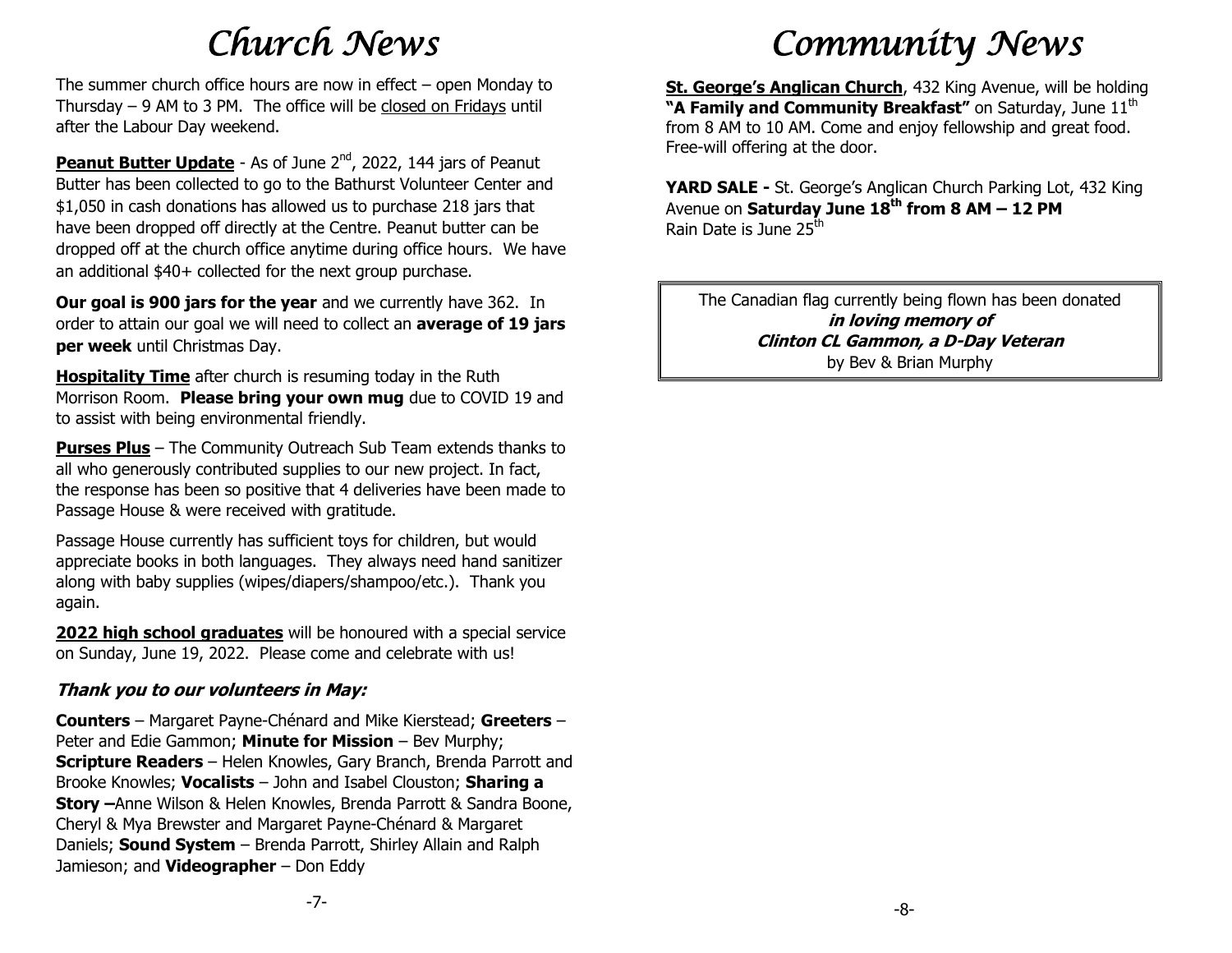*Mission & Service -* By giving to Mission & Service, the people of the United Church join together to accomplish three goals: to **transform and save lives**, to **inspire meaning and purpose**, and to **build a better world**. Your gifts to Mission & Service help people in need in Canada and around the world by providing access to food, housing, and employment support. Your generosity helps people develop new skills and access life-changing medical treatment and counselling. Your gifts help people live meaningfully and purposefully by supporting education opportunities, communities of faith, retreat centres, and more.

*Emergency Response -* When the worst disasters threaten the most vulnerable, you can help. Through special emergency response appeals, your gifts make an **immediate life-saving difference**. With the guidance of our partners on the ground, we are able to respond quickly to crises around the world, helping our partners bring food, shelter, health, and sanitation to people who have lost so much.

*Gifts with Vision -* The Gifts with Vision catalogue is where your gifts meet the world's need. The gifts in the catalogue are Mission & Service projects that would not happen without your generosity. There are gift ideas to suit **every interest, budget, and person**. By giving a Gift with Vision, you can care for the planet; ensure **those who are hungry have a hot, nutritious meal; or support an economic development initiative**. A year-round opportunity to give a meaningful gift, Gifts with Vision ensures that your gift reflects your values.

*The Healing Fund -* [The Healing Fund](https://united-church.ca/node/18584) is one facet of the United Church's ongoing work of reconciliation with Indigenous peoples dealing with the long-term effects of residential schools. The fund is used to support many innovative and effective programs in Indigenous communities that are helping people in the healing process.

To make a donation to The Healing Fund on line please access <https://www.gifttool.com/donations/Donate?ID=1955&AID=1729> **, or**  send a cheque to the address below, **or** contact [healing@united](mailto:healing@united-church.ca)[church.ca](mailto:healing@united-church.ca) or 1-800-268-3781 for more information.

> Healing Fund Coordinator The United Church of Canada 3250 Bloor St. West, Suite 300 Toronto, Ontario M8X 2Y4